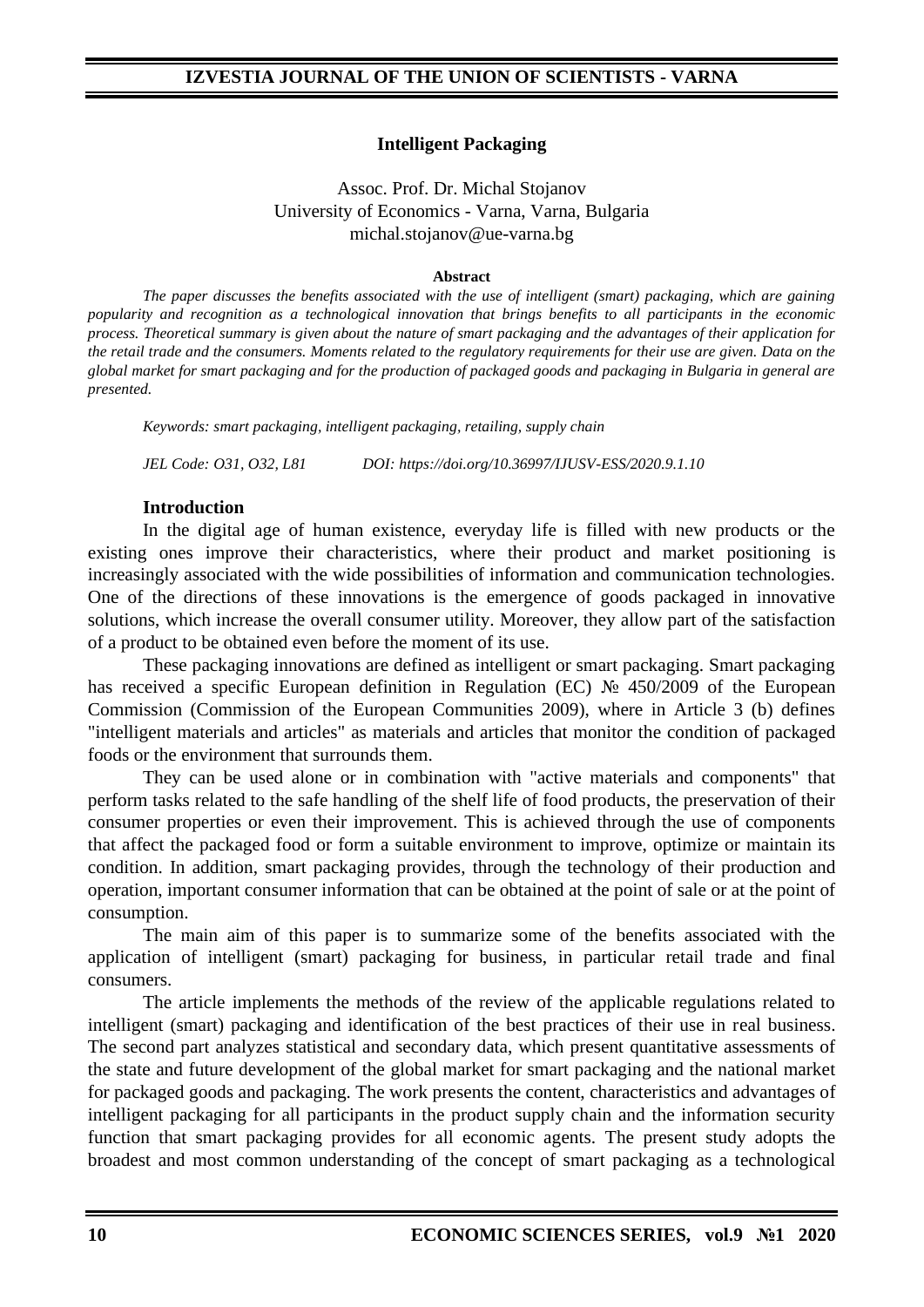# **ИЗВЕСТИЯ НА СЪЮЗА НА УЧЕНИТЕ – ВАРНА**

solution, through which certain desired effects are achieved with regard to the packaged product and the information provision of stakeholders who have contact with it.

#### **1. Review of the nature and features of intelligent (smart) packaging**

An important point in the use of intelligent packaging is that they can be used in relation to the individual product unit, but can also be used more generally in relation to larger transport packages. However, in both (product smart packaging) and in the other case (transport smart packaging) we have the generation of specific and timely information utility for participants in the economic process.

The use of smart packaging with built-in electronic components only in the intermediate phases of product distribution can be attributed to the concept of Industrial Internet of Things (IIOT), as they can be a source of data to be used for an in-depth analysis and serve for certain adaptive changes in the volume and characteristics of the business activity. For example, a more accurate response to modify commercially manufactured articles in relation to the turnover rate of certain product units or the need to change commodity characteristics to ensure longer shelf life or other qualities and properties.

The intensity of competition between traditional business models and those positioned in the digital world of the information society requires all participants to seek modern product solutions, including at the packaging level. Smart packaging gives an advantage to the arsenal of tools and strategies in the competition for the consumer resource of traditional traders with e-traders. They turn the physical store, where the products are available and can be acquired immediately, into a place provided with huge information resources (product data and events that brought the product to the specific point of contact with it, information about exchange conditions, user reviews and opinions and anything that can be accessed online through the global or local Internet network) or transfer and successfully apply some of the benefits of electronic exchange in the physical environment of a traditional store. Through them, conventional stores acquire particular of the features and innovative digital advantages of e-commerce, which means that traditional trade intermediaries integrate through digitalization competitive advantages that are typical of ecommerce.

The main function for which smart packaging is used is to provide an opportunity for each intermediate or retail trader and end-consumer to be more fully and thoroughly informed about the characteristics of the product, its quality status, the way of its production and the events that led to its display for sale at the commercial site. According to its technological implementation, this can be ensured by sensors and / or indicators (active and passive RFID, NFC, Bluetooth, etc.), and / or design solutions (barcode, QR code, etc.) or other solutions of intelligent packaging systems. Their task is to provide information at the point of sale and / or at the point of consumption and to provide relevant knowledge as a result of interactive synergy with the packaging.

A distinctive feature of smart packaging is that they can accumulate certain data about their condition, storage regime and previous handling of the product, which are extremely important for certain goods (e.g. medicines or perishable food products with short shelf life and / or specific storage conditions). These components can be passive parts of the product and they are not used to influence the main product, but only provide technology to expand the information security and connectivity of the product with modern information and communication technologies.

At present, smart packaging is widely used to preserve the consumer properties of food and beverages. Initially, they were widely used in the distribution of larger bulk or transport packages, where they serve to monitor and track the conditions and circumstances of transportation and handling of individual batches (lots) and larger volumes of cargo, but gradually with a decrease in their cost contribution to the price of the packaging, they become widely used to monitor the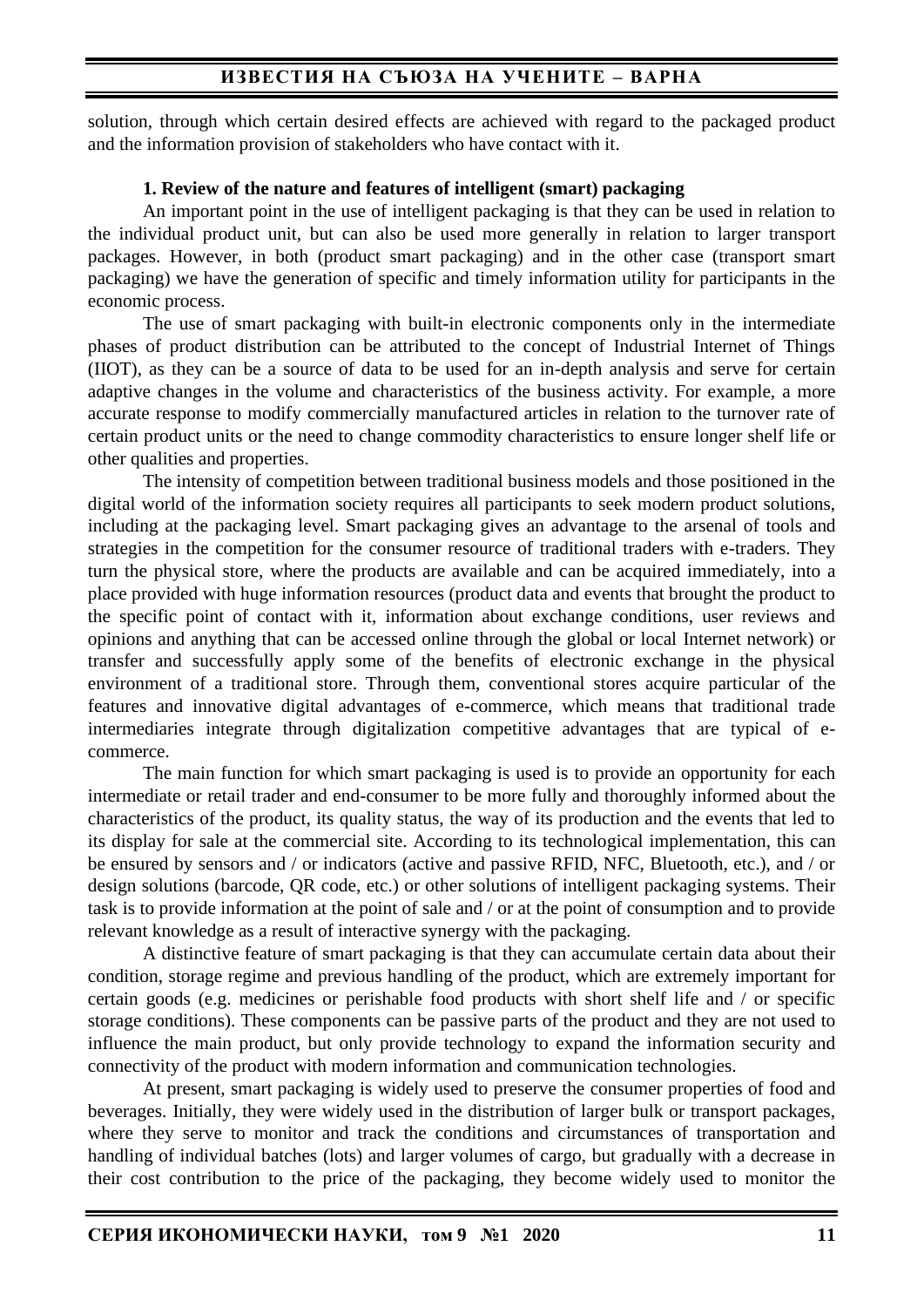## **IZVESTIA JOURNAL OF THE UNION OF SCIENTISTS - VARNA**

condition of each individual product unit. This means that intelligent packaging technology is applicable to both bulk or groupage loads and individual product unit. They allow adequate monitoring of the movement of the entire batch and reporting the conditions of its transportation and handling throughout the supply and storage chain, but can also be able to optimal tracking control of individual units.

The latter is related to the assumption that, if all other terms and conditions being equal, in one consignment it is always possible to deviate from the general conditions of transport for individual products, the latter is not critical in respect of the other elements of the consignment being transported. In practice, this means that control authorities and sales staff, and even the consumer, are given a real opportunity to track and monitor possible expected or undesirable dynamics in the quality characteristics of each product unit, without having to destroy, test or repackage it. This is because the packaging itself will inform, through appropriate information exchange carried out through the built-in sensors or active elements, about its movement from the place of production to the trade premises or at the point of consumption and about the changes in its initial features. It can accumulate information about various characteristics and parameters of the environment for a certain period of time, but it can also directly provide the user with information about its current qualitative and quantitative state.

One of the main tasks that is most often set when using smart packaging is an adaptive change in the durability of the product. It can be both in the direction of increasing or reducing the term of it safe use. It is determined according to the relevant key consumer characteristics of a product and its safety. This objective may be achieved by means of those permitted and allowable for the simultaneous or independent use of active materials and articles in packaged foods or the environment surrounding them or absorbing substances thereof, as defined in Regulation (EC) № 450/2009; components of individual substances or a combination of individual substances or through the functional barrier that surrounds the product and isolates it from the environment in which it is located (Commission of the European Communities 2009). This allows, depending on the applied technological solution, to create modern "intelligent packaging systems that provide information about the state of food" (Dobreva 2009). By default, which is also regulated by Article 9 (2) of the Consumer Protection Act, the product label must provide information on the shelf life and storage conditions (Zakon za zashtita na potrebitelite 2020). Therefore, the packaging, which most often bears this information, must be provided with the appropriate label at the time of manufacture of the product. Often this decision is set in advance as best before or expiration date, which, however, does not take into account the real and objective state of the product. For example, it may have been subjected to different types of forces during storage or transport, leading to various changes in composition and quality. Thus, the term determined for whole batches or commodity varieties indicates the condition of the product in an organizational, technological and/or normative way, without taking into account the objective situation, but with one accepted as optimal under equal other conditions or under precisely defined conditions and specified requirements. Usually, in order to protect the manufacturer from commercial or consumer claims against him, this period is in accordance with the conditional lower limit for storage, which is not economically reasonable.

In such a situation there is a hypothesis described in the norm of Article 20 (2) of the Food Act, which stipulates that when "a food that is not safe for consumers is part of a batch or supply of food of the same type with the same characteristics, it is considered that the whole batch or supply does not meet safety requirements, unless after inspection and / or laboratory tests and / or verification, it is established that the rest of the batch or delivery is safe" (Zakon za hranite 2020). Smart packaging allows, without this additional cost of testing and time to perform it, to inspect and sort each product unit and, if readings are found for deviations given through the packaging, to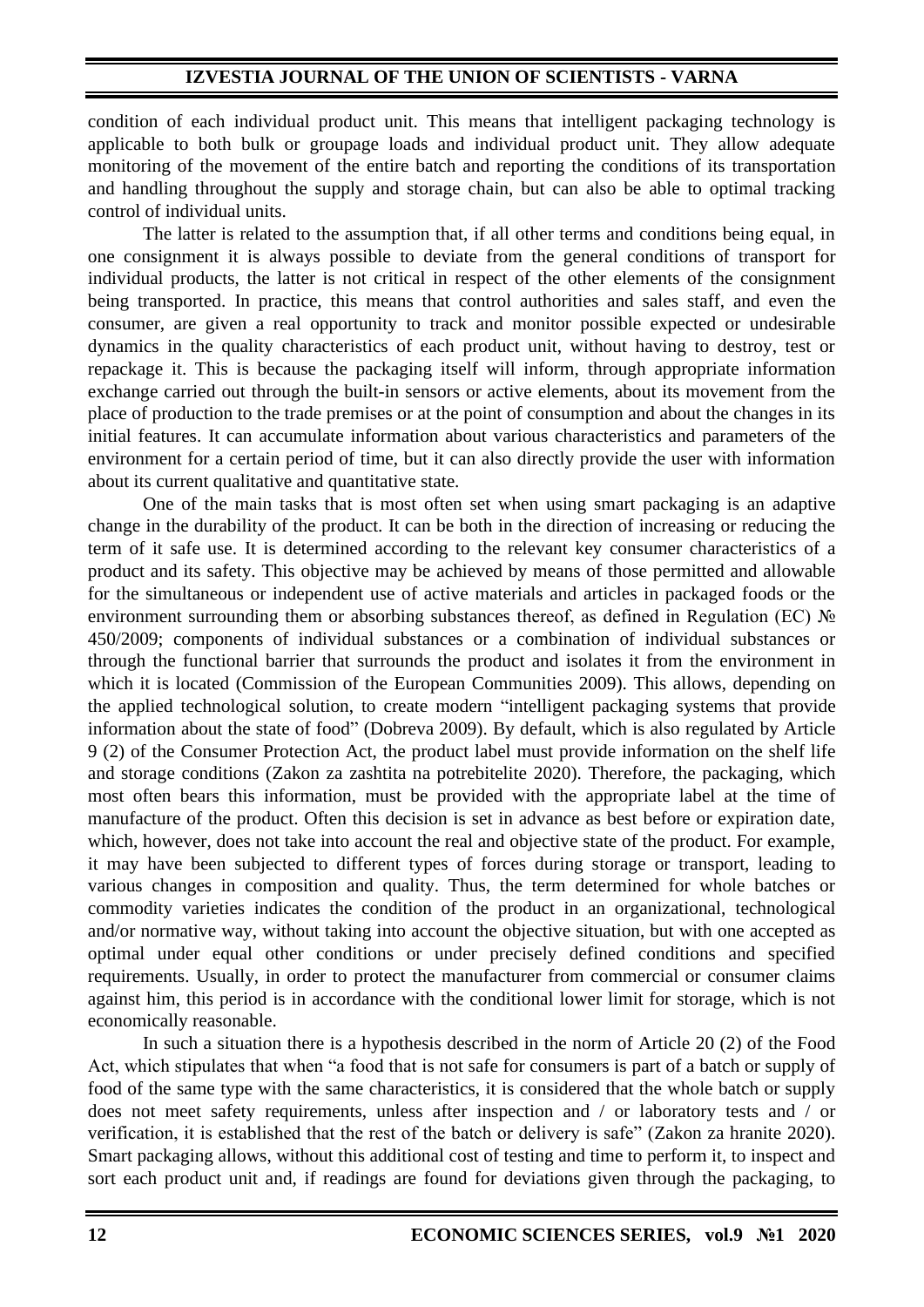### **ИЗВЕСТИЯ НА СЪЮЗА НА УЧЕНИТЕ – ВАРНА**

remove it. Thus, only those items that are outside their safe and normal condition are removed from the entire batch and the others that give an indication of the absence of significant changes can be offered for sale. Of course, the control process can be performed either by the trader or by the consumer through the information on the packaging and its correct reading and application.

Additionally, smart packaging allows this moment to be managed in real time. This means that if, at the end of its shelf life, a product has not lost its consumer properties, the packaging can provide the correct information to the trader and the consumer and thus limit losses and unpleasant consumer experiences. This is because if a product is outside the specified time limit set for its storage, it must be suspended from sale, withdrawn from the commercial network and it can be processed either in the direction of destruction or transfer for subsequent disposal outside the consumer market. An important point here is the text of Article 43 of the Law for management of the agro-food chain, which "prohibits the return of food from wholesale and retail outlets to production outlets, except in the cases under Article 19 of Regulation (EC) № 178/2002" (Zakon za upravlenie na agrohanitelnata veriga 2020). This means that in case of difficult realization for a number of reasons, product surpluses can be reached and their unsuccessful commercial sale during the shelf life will lead to losses for their owner.

Another aspect is related to the consumer point of view, in which the product, as a result of many forces and reasons, may have lost its quality properties, initial volume or quantity and thus not be safe to use, although it is within its shelf life. Thus, the consumer has been misled by what is permanently written on the package and has acquired a product which appears to be in an inappropriate condition, even though it is within the standard expiration date (based on regulations or previous testing). Of course, the mechanisms of consumer protection allow this moment to be resolved in favor of the client, but this involves additional costs of time and resources and mainly a large amount of negative emotions and unsatisfactory user experience. The described situations allow, through the application of smart packaging, to be resolved for the benefit of all participants and thus the overall satisfaction increases. Therefore, the use of smart packaging has advantages that can be valid simultaneously or individually for the manufacturer, intermediate actors in the supply chain, final traders and consumers.

In a similar direction are the designations for "best before", which is a predefined approach to determine the period in which the product is best, but after which it has not necessarily lost its suitability and safety under certain conditions. The "best before" label serves to inform that the packaged product may be safe for consumption and has retained its expected quality after the date indicated in the label, but this should occur before the critical date defined as "use by / expiry date" (European Commission 2020).

Smart packaging is also associated with the reduction of unpleasant consumer experiences, mainly related to the acquisition of products that visually and according to information on the label are with the qualities announced by the manufacturer, but subsequently when consumed it is found that they do not meet and clearly suffered compromising. The latter may have occurred in the phase of storage and handling of the finished product at the manufacturer, but mainly occurs during storage and transportation in the intermediate units of the supply channels, which has led to a deterioration of the manufacturer's standards. In this situation, the smart packaging can indicate the current quality of the product and properly visualize this information for the particular user. This means that intelligent packaging helps to improve the safety of the product, thus protecting consumer interest to the greatest extent.

Also, the smart packaging can perform supplementary informational functions in addition to those announced through the product label. Adding a barcode, QR code to the package (one-way machine-readable information forms) or the use of electronic components (e.g. RFID, NFC,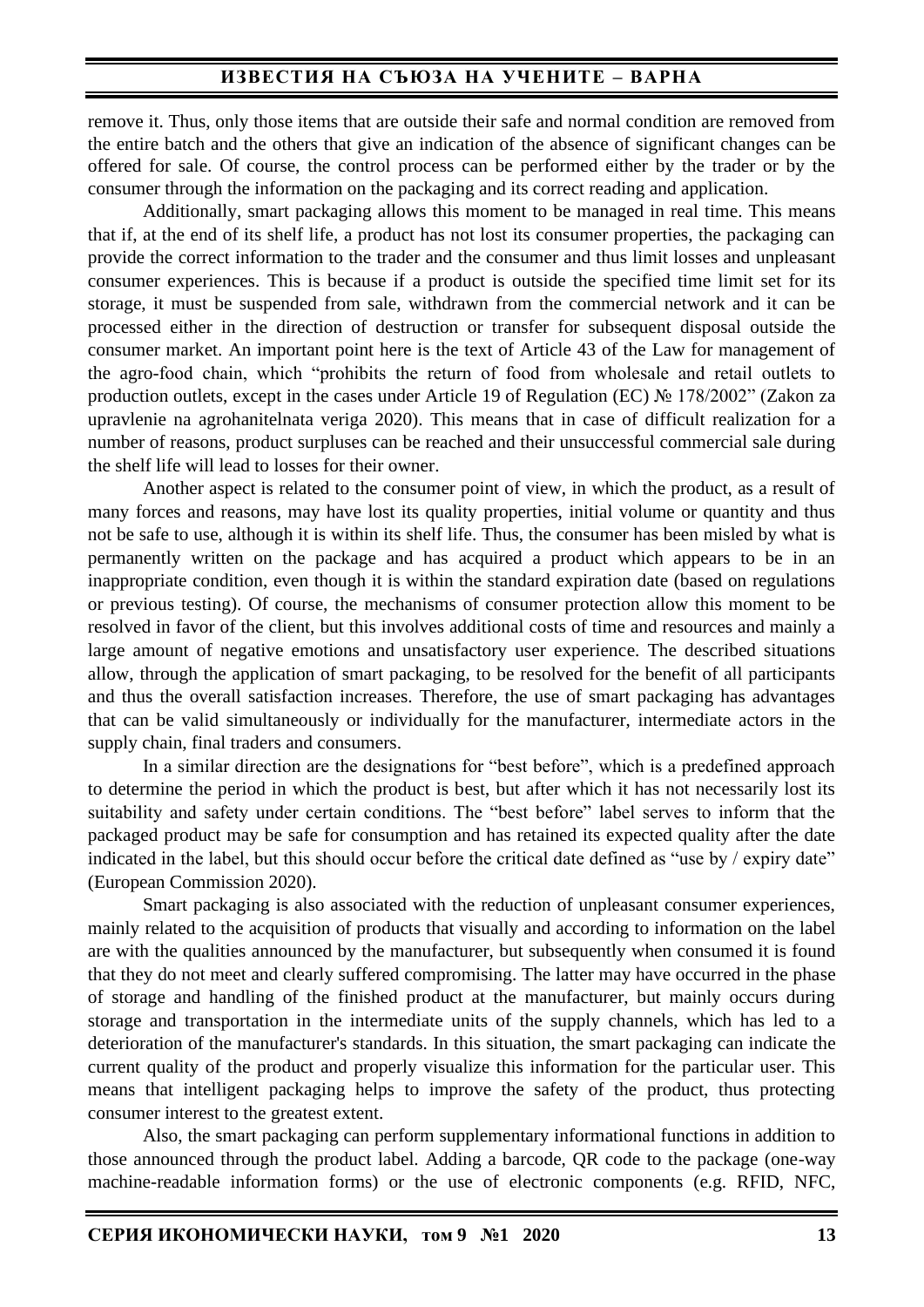# **IZVESTIA JOURNAL OF THE UNION OF SCIENTISTS - VARNA**

Bluetooth) allows anyone who has access to the package to do their scanning using modern information and communication smart technologies and receive extended feedback that cannot be part of the product label. The latter is related to its volume and accumulation during the movement of the product in the distribution channels. Thus, the consumer could be informed in more detail about the composition of the product, its manufacturer, the technology for its creation, its stay in different stages of the distribution process and the manipulations it has undergone, changes in certain characteristics of its storage environment, receive instructions and recommendations on the use of the product, to find user opinions, reviews, etc. It should be noted that the operations initiating the exchange of information (scanning) and its processing (reading, sharing, etc.) should be highly standardized and relatively easy to mass use.

The application and enforcement of smart packaging is mainly initiated by manufacturers who are looking for ways to increase overall product utility. That is why they package the finished products in this innovative way. The main motive for their behavior can also be related to the search for solutions to minimize product losses, the fight against fraud, the accumulation of information about the life of the product after production, etc. However, the use of smart packaging can also be done at a later stage when the goods are repackaged in the distribution channels. This may partly undermine the overall process of monitoring product life. With regard to intellectual property fraud, smart packaging can be applied to ensure the originality and origin of each product. They allow consumers to make multiple checks to verify the novelty, source and authenticity of the product. Smart packaging can be tested for origin before, during and after the acquisition of the product and thus provide the customer not only with passive protection, but this can be extended through the application of active anti-counterfeiting systems. At present, this makes them applicable and economically viable for more expensive and luxurious branded products, where protection against imitations is equally important for both the manufacturer and the loyal customer who prefers the respective brand.

Intelligent packaging can improve the state of information symmetry between the participants in the product exchange. This circumstance is related to the nature of smart packaging to accumulate information related to product life from the place of production to the place of consumption. In this way, each of the participants has the opportunity to review the accumulated information content in the product distribution channels at a given time and that can influence the decisions for resource allocation.

# **2. The global packaging market and production of packaged goods and packaging in Bulgaria**

In 2018, the smart packaging market is estimated at 6,87 billion USD and in the forecast of the market analysis company Research and Markets is expected in the period 2019-2027 to grow by an average annual rate of 8,3%, mainly driven by the growing demand for environmentally friendly sustainable products from various industries (Research and Markets, 2020), which is close to the slightly lower estimate for the average annual growth rate of 7,8% for the forecast period from 2020 to 2027, conducted in the market research carried out by the company Data Bridge (DataBridge, 2020).

The annual survey conducted by the National Statistical Institute on the main producers of packaging and packaged goods provides information on the production volumes and the related generation of packaging waste and packaged goods in Bulgaria. The amount of newly formed packaging waste in the country reached an annual volume of 497 493 tons at the end of 2018, which is 31,38% more than the reported volume of 378 668 tons in 2014 (see Figure 1).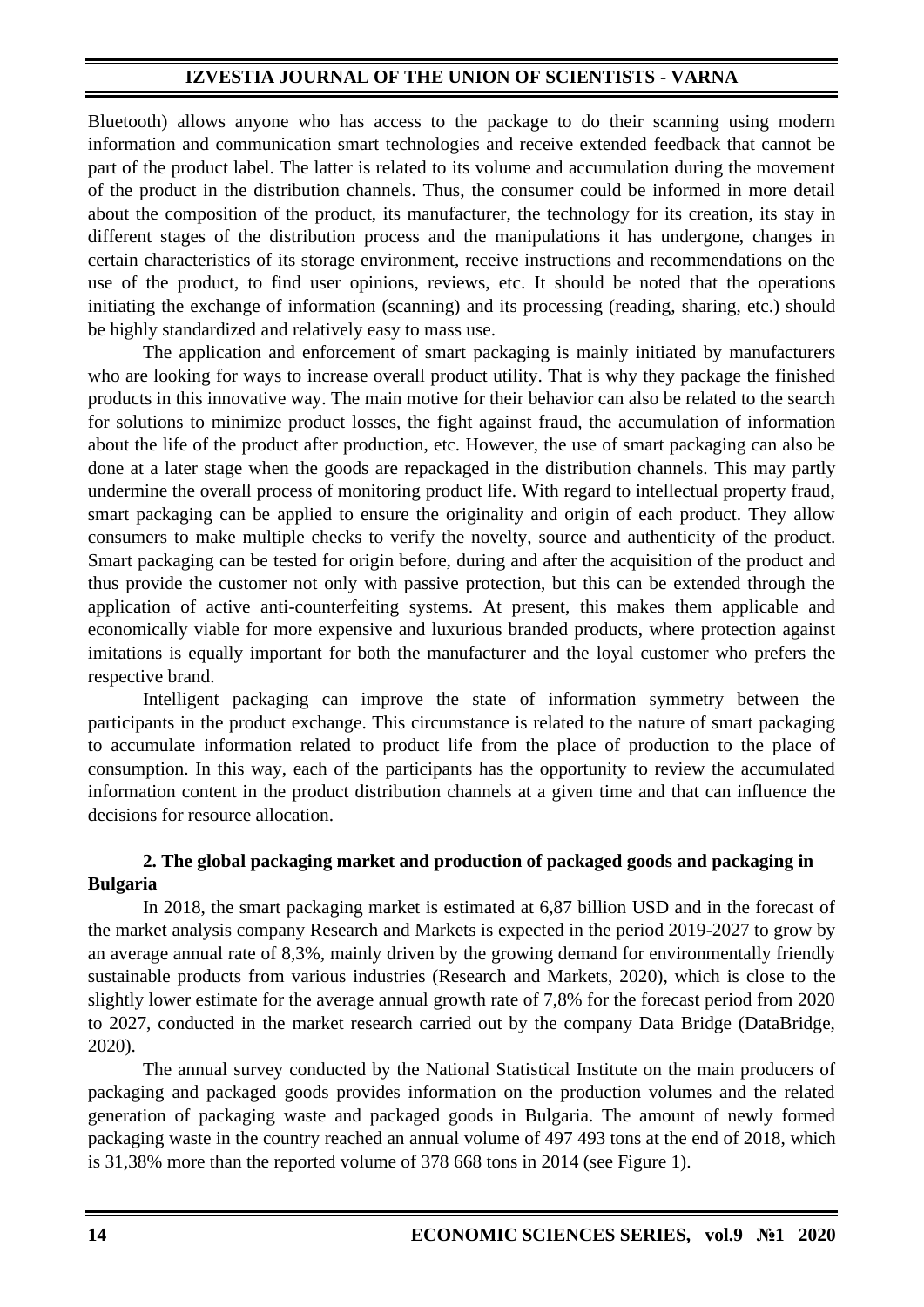**ИЗВЕСТИЯ НА СЪЮЗА НА УЧЕНИТЕ – ВАРНА**



Figure 1. Production of packaged goods and packaging in total in Bulgaria by years for the period 2014-2018

Source: (Natsionalen statisticheski institut 2020)

During the study period 2014-2018, a compound annual growth rate of 7,06% was registered, which clearly indicates a significant increase in the volumes of used packaging, which are used to "put in them, store, carry, deliver and present goods - from raw materials to processed goods - from producer to user or consumer" (Natsionalen statisticheski institut 2019). Moreover, an acceleration of this process is registered, as for the last reporting period a relative change of 9,77% was reached, which is the most significant annual increase for the studied period 2014-2018. The increase in the volume of packaging and packed goods on the market, which ensures the distinctiveness of the products and ensures the preservation of their consumer value in a commercial environment, is accompanied by the growing problems of their subsequent disposal. The concept of smart packaging is also developing in the dimensions of environmental protection, which is mainly achieved through the creation of packaging with a specific useful life, after which they undergo full biodegradation or they can be processed by effective recycling technologies. The latter is an alternative to the effective inclusion of packaging in the circular economy model and the utilization, recovery or reuse of the resources invested in them.

#### **Conclusion**

Their widespread use of smart packaging in everyday life and for most goods will be reached at the moment when the use of these passive or active electronic components (RFID, NFC, etc.) reaches a relatively insignificant value to the total price of the product. Currently, this is a business strategy for innovative companies and those that adapt and impose cutting-edge information and communication technologies. The widespread incorporation of these electronic components in mass-produced products will occur at the moment when the price of these digital elements reaches the value of the "elusive target of 0,01 USD per tag" (Ewers 2018). In this situation, the main obstacle to "the search for new packaging solutions and their implementation in